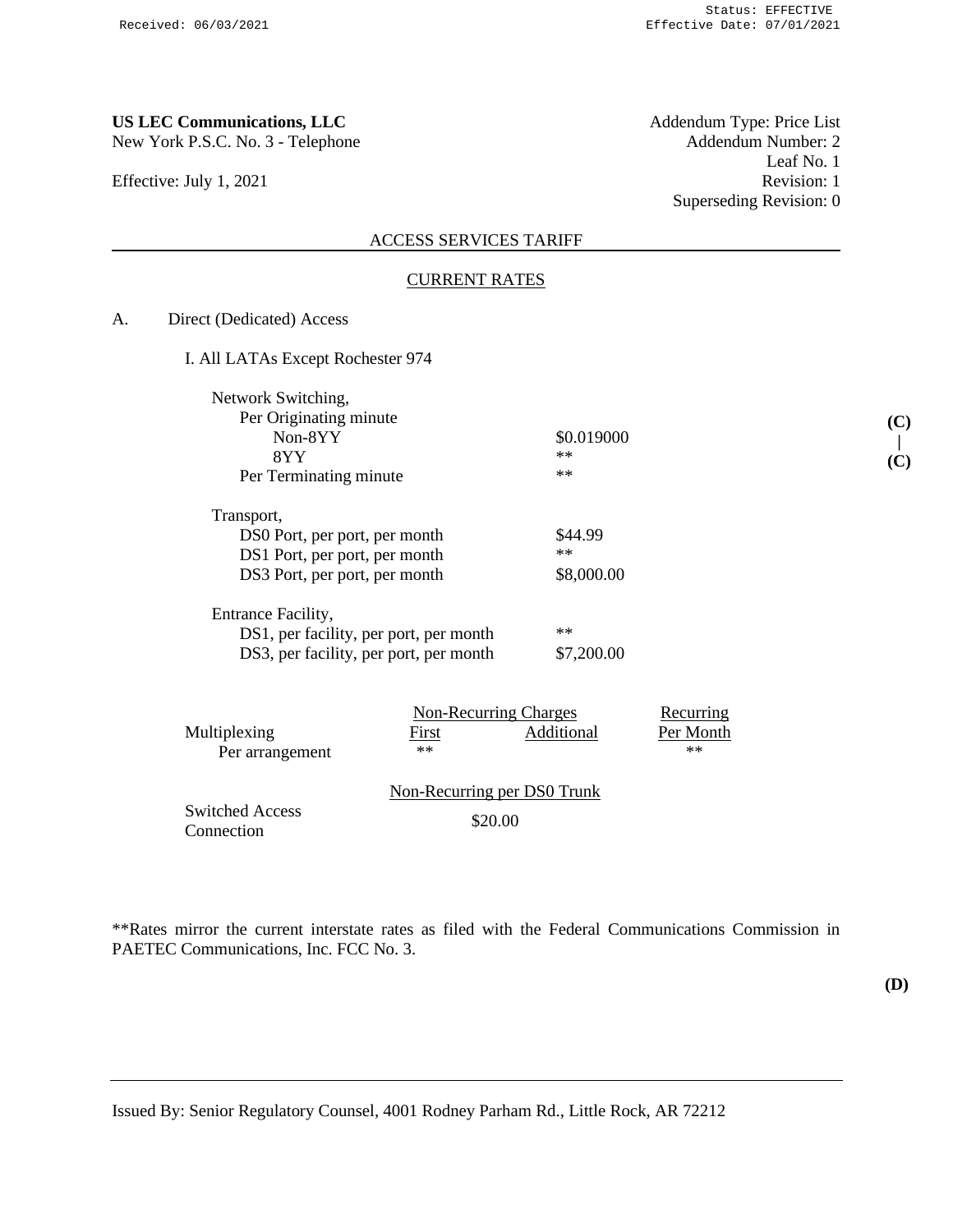Effective: July 1, 2021

**US LEC Communications, LLC**<br>
New York P.S.C. No. 3 - Telephone **Addendum Number: 2** Leaf No. 2<br>Revision: 1 Superseding Revision: 0

### ACCESS SERVICES TARIFF

- CURRENT RATES, (CONT'D.)
- A. Direct (Dedicated) Access, (Cont'd.)

II. Rochester LATA 974 Only

| Network Switching,<br>Per Originating minute                                                                  |                               |
|---------------------------------------------------------------------------------------------------------------|-------------------------------|
| Non-8YY                                                                                                       | \$0.010600                    |
| 8YY                                                                                                           | $**$                          |
| Per Terminating minute                                                                                        | $**$                          |
| Transport,<br>DS0 Port, per port, per month<br>DS1 Port, per port, per month<br>DS3 Port, per port, per month | \$44.99<br>$**$<br>\$8,000.00 |
| Entrance Facility,<br>DS1, per facility, per port, per month<br>DS3, per facility, per port, per month        | $**$<br>\$7,200,00            |

|                                      | Non-Recurring Charges |                             | Recurring |  |
|--------------------------------------|-----------------------|-----------------------------|-----------|--|
| Multiplexing                         | First                 | Additional                  | Per Month |  |
| Per arrangement                      | $**$                  |                             | $**$      |  |
|                                      |                       | Non-Recurring per DS0 Trunk |           |  |
| <b>Switched Access</b><br>Connection |                       | \$20.00                     |           |  |

\*\*Rates mirror the current interstate rates as filed with the Federal Communications Commission in PAETEC Communications, Inc. FCC No. 3.

**(C) | (C)**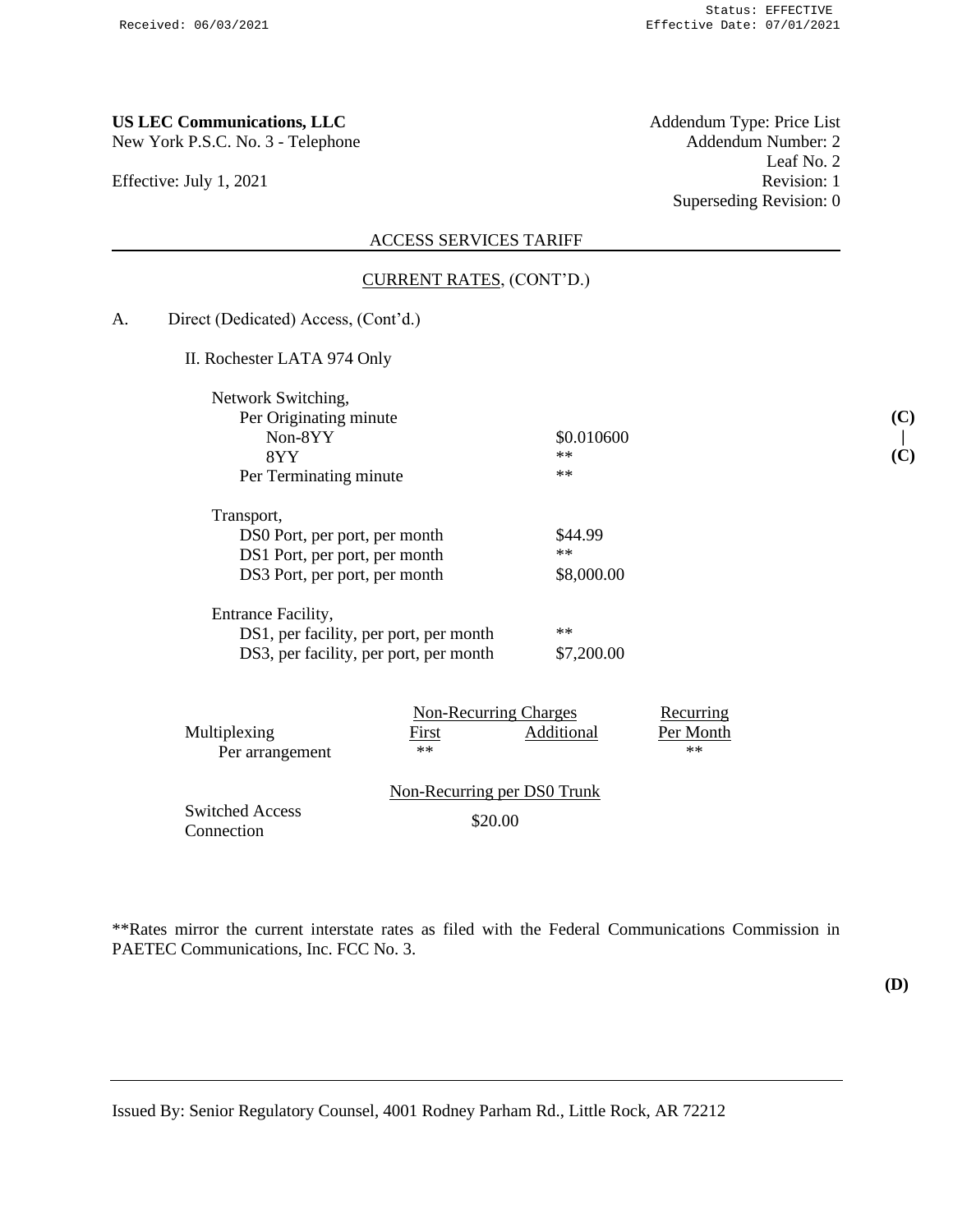Effective: July 1, 2021

**US LEC Communications, LLC**<br>
New York P.S.C. No. 3 - Telephone **Addendum Type: Price List**<br>
Addendum Number: 2 Leaf No. 3<br>Revision: 1 Superseding Revision: 0

## ACCESS SERVICES TARIFF

## CURRENT RATES, (CONT'D.)

# B. Switched Access

| I. All LATAs Except Rochester 974 |  |
|-----------------------------------|--|
|-----------------------------------|--|

| Network Switching,                   |             |     |
|--------------------------------------|-------------|-----|
| Per Originating minute               |             | (C) |
| Non-8YY                              | \$0.019000  |     |
| 8YY                                  | $**$        | (C) |
| Per Terminating minute               | $**$        |     |
| <b>Transport Services:</b>           |             |     |
| Transport Termination, per min       |             |     |
| Originating                          |             | (C) |
| Non-8YY                              | \$0.0001507 |     |
| 8YY                                  | $**$        | (C) |
| Terminating                          | $**$        |     |
| Transport Mileage, per min, per mile |             |     |
| Originating                          |             | (C) |
| $Non-8YY$                            | \$0.0000303 |     |
| 8YY                                  | $**$        | (C) |
| Terminating                          | $**$        |     |
| Common Trunk Port Service, per min   |             |     |
| Originating                          |             | (C) |
| Non-8YY                              | \$0.001669  |     |
| 8YY                                  | $**$        | (C) |
| Terminating                          | $**$        |     |

\*\*Rates mirror the current interstate rates as filed with the Federal Communications Commission in PAETEC Communications, Inc. FCC No. 3.

**(D)**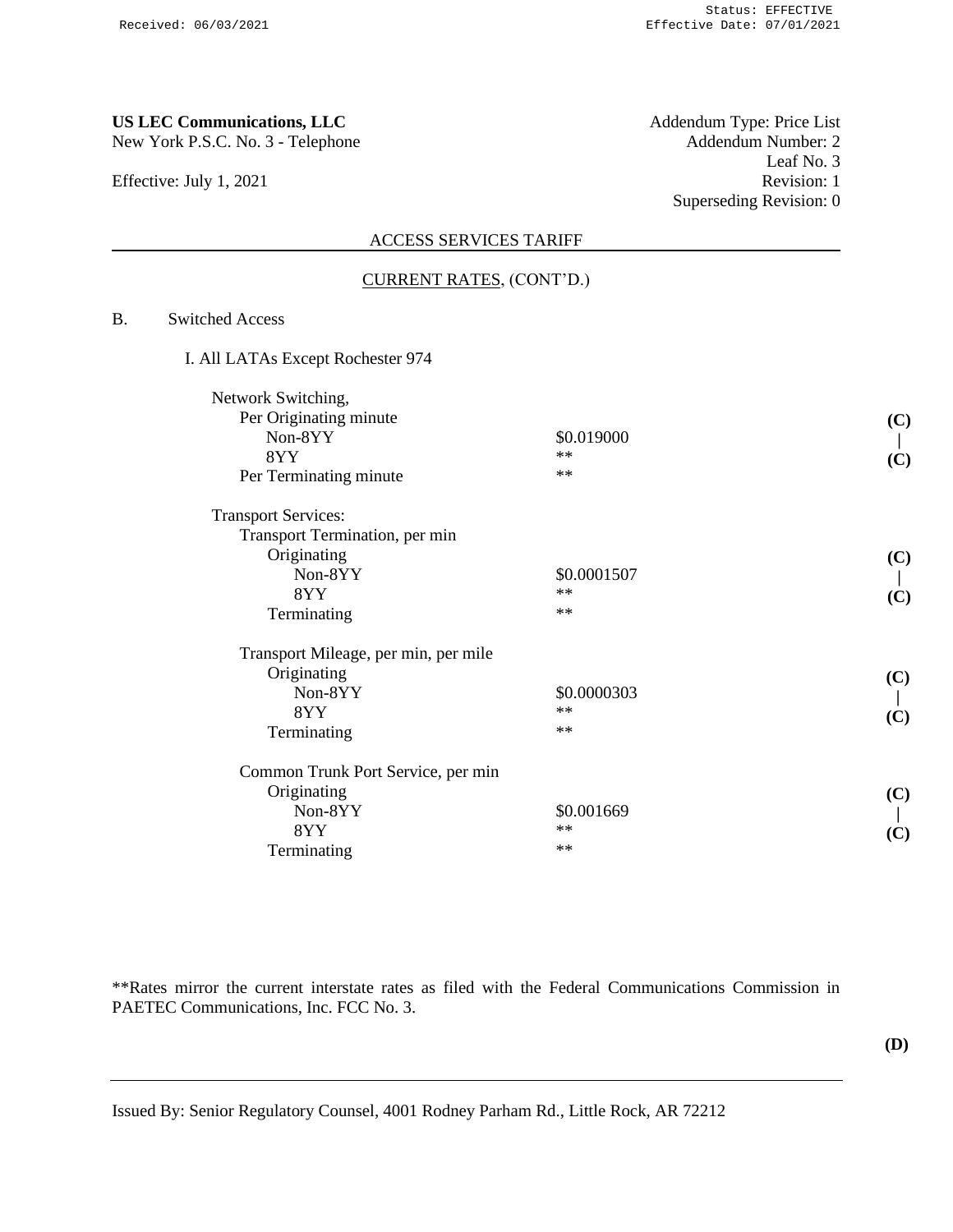Effective: July 1, 2021

**US LEC Communications, LLC**<br>
New York P.S.C. No. 3 - Telephone **Addendum Number: 2** Leaf No. 4<br>Revision: 1 Superseding Revision: 0

# ACCESS SERVICES TARIFF

### CURRENT RATES, (CONT'D.)

B. Switched Access, (Cont'd.)

II. Rochester LATA 974 Only

|            | (C) |
|------------|-----|
| \$0.010600 |     |
| $**$       | (C) |
| $**$       |     |
|            |     |
|            |     |
|            | (C) |
| \$0.01060  |     |
| $**$       | (C) |
| $**$       |     |
|            |     |

\*\*Rates mirror the current interstate rates as filed with the Federal Communications Commission in PAETEC Communications, Inc. FCC No. 3.

**(D)**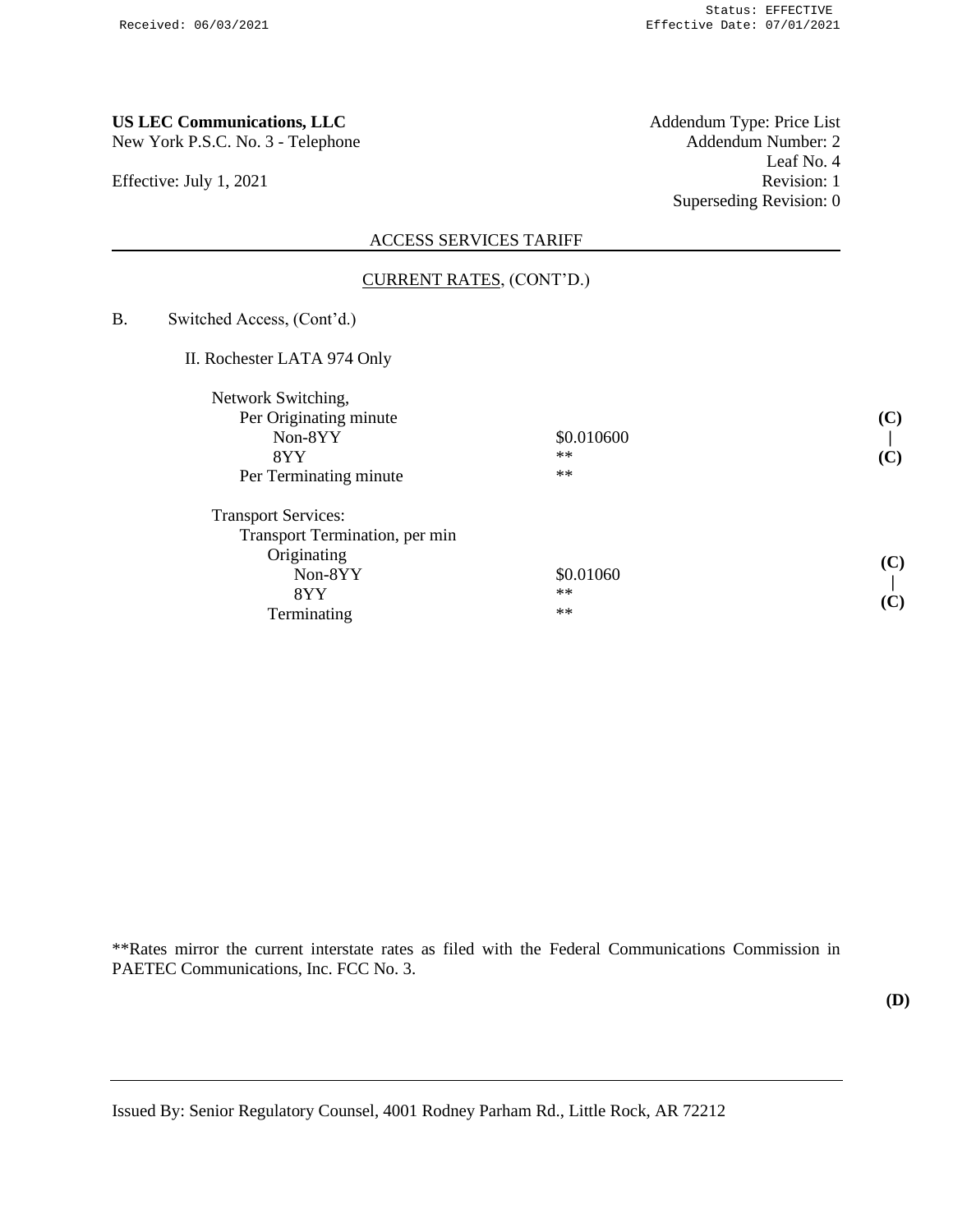Effective: July 1, 2021

**US LEC Communications, LLC**<br>
New York P.S.C. No. 3 - Telephone **Addendum Type: Price List**<br>
Addendum Number: 2 Leaf No. 5<br>Revision: 1 Superseding Revision: 0

## ACCESS SERVICES TARIFF

## CURRENT RATES, (CONT'D.)

# C. Other Services

| 800 (8YY) Database Access Service             |                  | (C) |
|-----------------------------------------------|------------------|-----|
| Per Query                                     |                  |     |
| <b>Frontier of Rochester</b>                  |                  |     |
| Effective July 1, $2021 -$ June 30, 2022      | $$0.004248$ (R)  |     |
| Effective July 1, 2022 – June 30, 2023        | $$0.0022240$ (R) |     |
| Effective July 1, 2023                        | $$0.0002000$ (R) |     |
| Verizon                                       |                  |     |
| Effective July 1, $2021 -$ June 30, 2022      | \$0.004200       |     |
| Effective July 1, 2022 – June 30, 2023        | $$0.002200$ (R)  |     |
| Effective July 1, 2023                        | \$0.000200(R)    | (C) |
| <b>Billing Name and Address Service</b>       |                  |     |
| Service Establishment Charge                  | \$50.94          |     |
| (Non-recurring)                               |                  |     |
| Request, per telephone number                 | \$0.33           |     |
| <b>Access Order Charge</b>                    |                  |     |
| (Non-recurring)                               | \$81.00          |     |
| <b>Network Blocking</b>                       |                  |     |
| Per call blocked                              | \$0.0135         |     |
| <b>Trunk Activation</b>                       |                  |     |
| Per 24 trunks Activated or                    |                  |     |
| Fraction thereof, on a Per Order Basis        | \$249.00         |     |
| <b>Installation Charge</b>                    |                  |     |
| (Non-recurring)                               |                  |     |
| Per First Trunk or Signaling Connection       | \$220.00*        |     |
| Each additional Trunk or Signaling Connection | \$220.00*        |     |

\* Additional charges may apply if labor and/ or other facilities build issues arise.